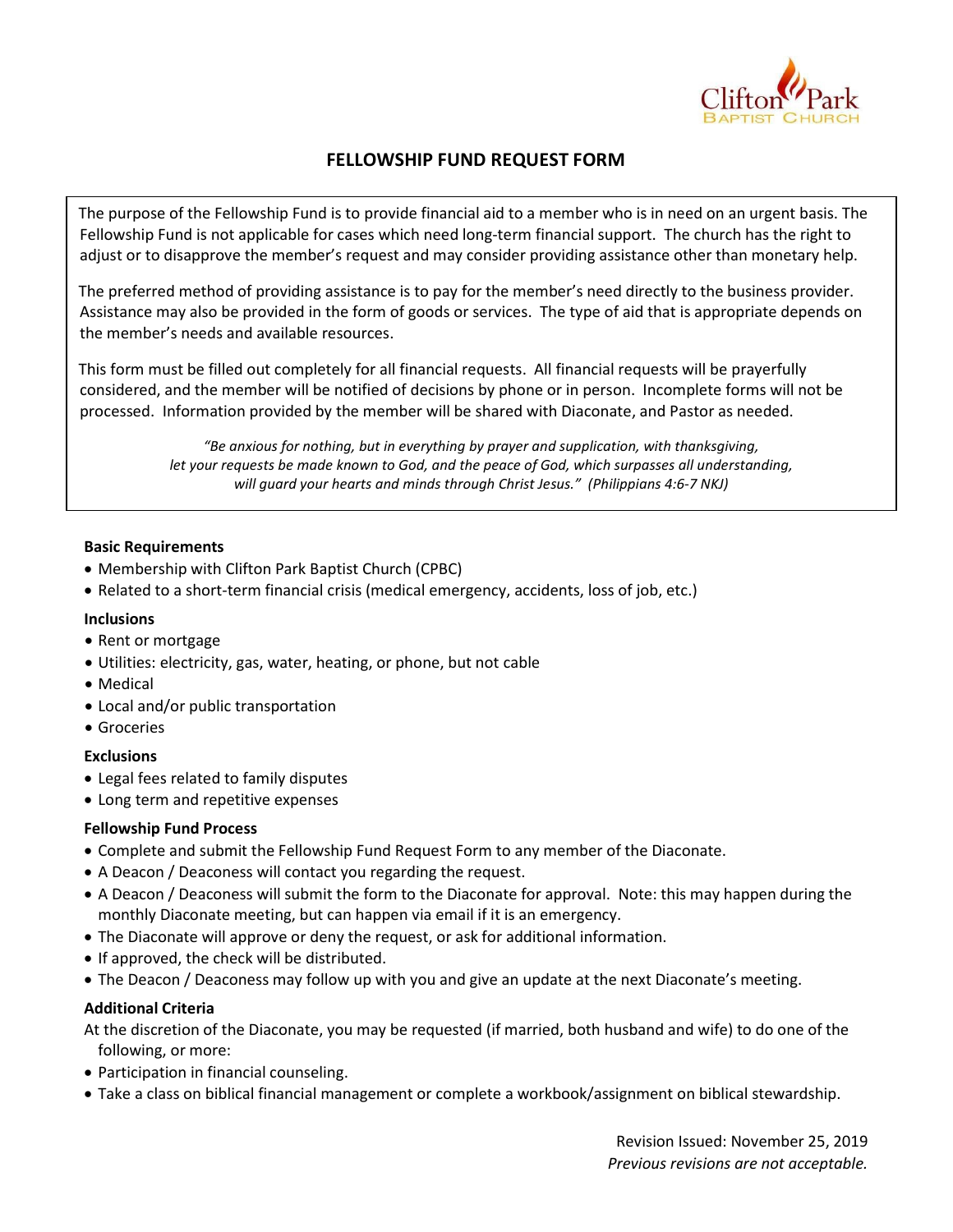

# FELLOWSHIP FUND REQUEST FORM

|    | 1. Name: 1. 2008. 2008. 2010. 2010. 2010. 2010. 2010. 2010. 2011. 2012. 2014. 2016. 2017. 2018. 2019. 2019. 20<br>2010. 2012. 2012. 2012. 2012. 2013. 2014. 2014. 2014. 2014. 2014. 2014. 2014. 2014. 2014. 2014. 2014. 2014. 20                                |  |
|----|-----------------------------------------------------------------------------------------------------------------------------------------------------------------------------------------------------------------------------------------------------------------|--|
|    | 2. Your Contact Information:                                                                                                                                                                                                                                    |  |
|    |                                                                                                                                                                                                                                                                 |  |
|    | 2a. Are you married? Yes □ No □ If married, your spouse's name & contact information:                                                                                                                                                                           |  |
|    |                                                                                                                                                                                                                                                                 |  |
|    |                                                                                                                                                                                                                                                                 |  |
|    | 3. Are you a member at Clifton Park Baptist Church (CPBC)? Yes $\Box$ No $\Box$<br>If you are not a member of CPBC, please do not complete this form. Non-members should contact<br>Senior Pastor Rev. Essentino A. Lewis, Jr., if you have a benevolence need. |  |
|    | 4. How long have you been a member at CPBC, e.g., month and year joined?                                                                                                                                                                                        |  |
|    | 5. Which best describes your attendance at CPBC? Frequent $\Box$ Sometimes $\Box$ Seldom $\Box$                                                                                                                                                                 |  |
|    | 6. How have you supported CPBC?                                                                                                                                                                                                                                 |  |
|    |                                                                                                                                                                                                                                                                 |  |
|    | 7. Do you have a personal relationship with Jesus Christ? Yes $\Box$ No $\Box$ Not Sure $\Box$                                                                                                                                                                  |  |
| 8. | In your opinion which description best describes your financial situation?<br>First-Time / One-Time Emergency □ Short-Term Problem □ Long-Term Problem □                                                                                                        |  |
|    |                                                                                                                                                                                                                                                                 |  |
|    | 1. Who should we make the check payable to?                                                                                                                                                                                                                     |  |
|    | 11. What is the total amount of this request? __________________________________                                                                                                                                                                                |  |
|    |                                                                                                                                                                                                                                                                 |  |
|    |                                                                                                                                                                                                                                                                 |  |
|    |                                                                                                                                                                                                                                                                 |  |
|    |                                                                                                                                                                                                                                                                 |  |
|    |                                                                                                                                                                                                                                                                 |  |